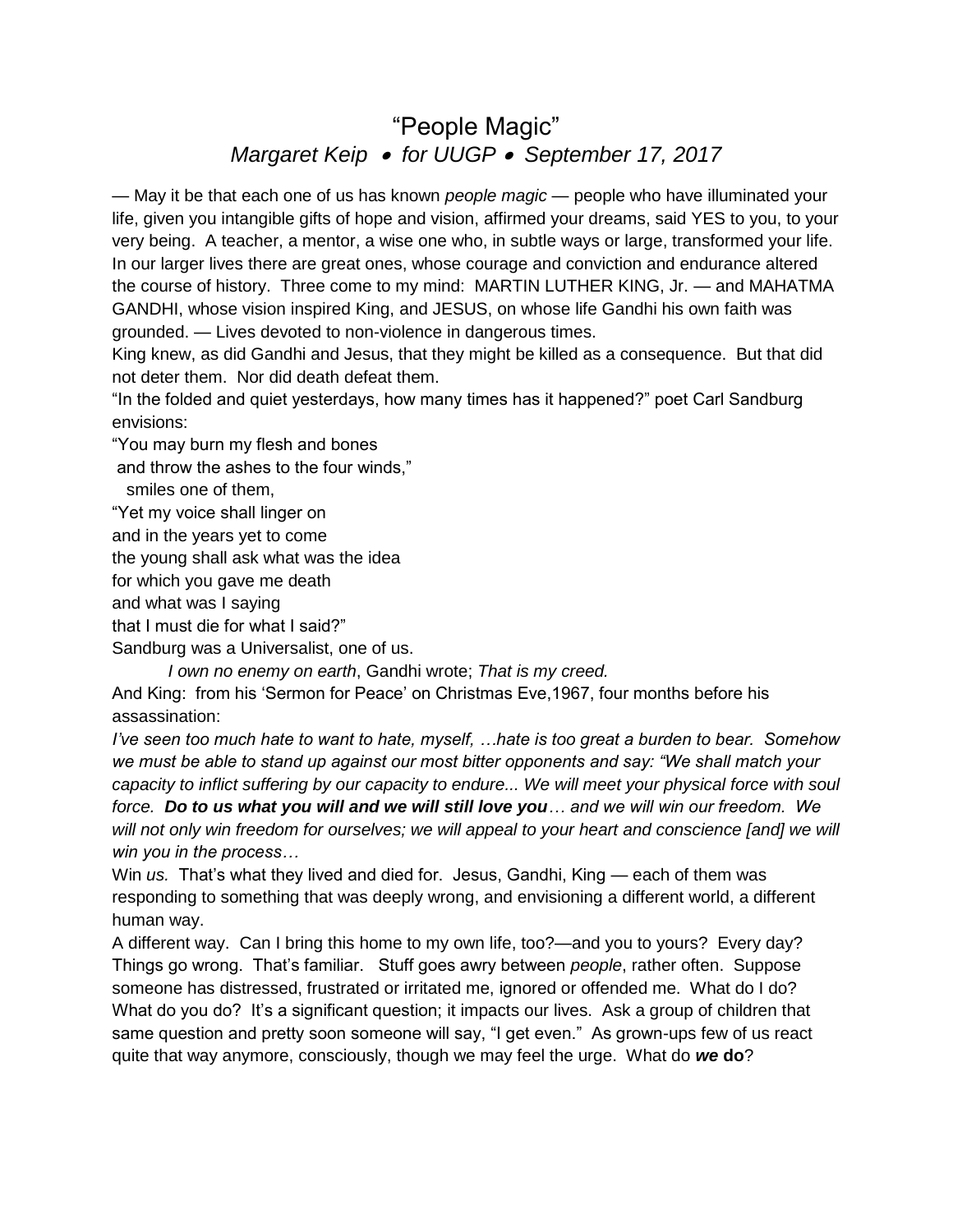For myself, sometimes I just let it be. Often the matter is not very important. Or I recognize that it's mostly *my* problem, not anyone else's. I may pay attention to what's bugging me and discover something useful, let a little light in to my life.

But suppose it's more troubling than that. It's unsettled me, perhaps wounded or angered me. I'm obsessing it, wanting to understand, make some sense of it, figure out what to do. And I may talk with someone I trust to help me think it through — like an animal licking a wound, instinctively cleaning it so it can heal. But if I keep on licking at it, it stays raw; it won't heal. The person I most need to talk with is the one who distressed me. Why am I not doing that? Well — in talking instead with someone else, perhaps I'm just venting steam, cooling down, and then letting it go and getting on with better things. And that's good. — Or perhaps I'm seeking wisdom and guidance, reality-testing, trying to figure out what was going on. And this, too, is good and useful. — Or it may be that I learned to avoid direct and candid encounter growing up. Or perhaps the person who distressed me has greater power than I do, and it doesn't feel safe. But I risk creating a gossip brushfire when I share the weight of my angst and my incomplete story – incomplete because it's only *my* story – with someone else. There is **me** talking to **you** about someone who's not present, who cannot respond, explain, illuminate, mend or change the situation.

Conflict festers and grows toxic when problems arise between us and we don't talk directly with each other. We've all experienced that, and been wounded by it, and wounded others. We emerge from such miseries conflict averse. But in our reactivity we misunderstand. In essence, conflict is *friction*—which is essential to movement, to going somewhere, changing things. Without friction — of skin against surface; tire against road — we'd slip-slide uncontrollably, and never get anywhere, anywhere at all. This is true not only for our bodies; it is also true for our minds.

"To think is to differ," Clarence Darrow observed, when defending John Scopes for teaching evolution in the Tennessee public schools in that famous 1925 trial. *To think is to differ.* And we do! We *think*, and perceive things in different ways. When one idea rubs up against another point of view, *creative growth* and *change* are possible. *Life* is possible. It's a biological truth: *where there is no change, there is no life.* It's a sociological reality, too. Where there is change, there will be difference. Where there is diversity, there will be difference, and hidden gifts, seeds of opportunity.

Conflicts begin as **problems to solve**, problems arising between people who have differing desires, different goals, and diverging points of view.

Fred contends that a problem can't exist without a solution. The challenge at the center of everyday living is to find the solutions.

Whenever some item would get lost at our house, Fred would don an imaginary cape, rise tall, proclaim "I am The Finder" – and then set out to prove it true. Our kids loved this while they were growing up.

Finding solutions to **problems** is even more zestful.

Life abounds in problems to solve, and if it's a problem between people, the best way to solve it is with each other.

Why not try? Well, perhaps the situation feels dangerous, and the risk too high. Or it really *is* my own problem, and I know that and take responsibility for it myself. Or I was burned last time I tried, and haven't figured out safe ways yet. And I haven't the courage of a Martin Luther King.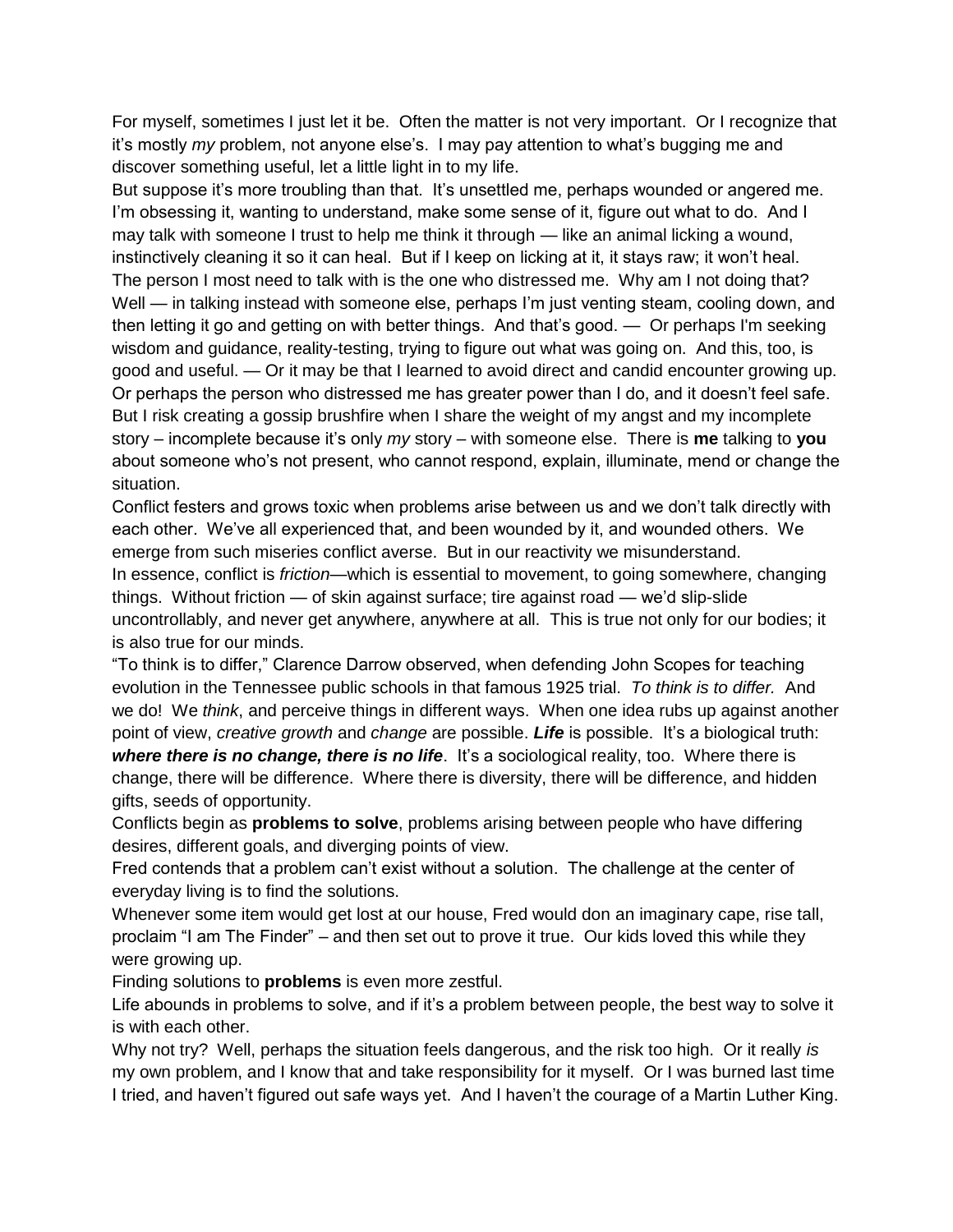But if I turn and take a side road, the air grows chilly as I walk away. The person I am not talking to grows increasingly alien to me, someone I cease to understand or even *know* anymore. Someone I banish to a Siberia in my heart.

In my junior and senior years of high school, when our English classes studied American and British literature, each of us was required each week to choose and memorize a passage or poem from the authors we were studying at the moment. It was a blessing of an assignment for those blooming years of life. Among the ones I chose was this one by Robert Frost: *Some say the world will end in fire,*

## *Some say in ice.*

*From what I've tasted of desire*

*I hold with those who favor fire.*

*But if it had to perish twice,*

*I think I know enough of hate*

*To say that for destruction ice*

*Is also great*

*And would suffice*

"Fire and Ice"; *desire* and *hate.* The fire of hell; the icebergs of hate. Both begin here, in the heart.

If we can afford enemies, we make friends into enemies.

— *wrote eloquent Unitarian humanist, Kenneth Patton,*

Trust them who love humanity, who have no Siberia in their hearts awaiting our exile. A vast region of Russia, Siberia encompasses the northernmost stretch of the continent of Asia. Notorious for the length and severity of its frigid winters, Siberia was a land of exile for criminals and political prisoners, consigned to forced labor camps long years before the Russian revolution. When Soviets took over power they built more of them. The *GULAG*, they called it, an acronym for corrective labor camps, run by Stalin's secret police. Alexander Solzhenitsyn, the great author, who was eventually released from them, called it the GULAG archipelago, with the camps dotted across Siberia like a string of islands. Over 5 million people were imprisoned in the GULAG at any given time. Each year many perished, but more would arrive in surging waves, with each of Stalin's purges.

*Trust them who love humanity, who have no Siberia in their hearts awaiting our exile*. Loving humanity doesn't mean always *liking* everyone, agreeing with everyone or going silent. It means affirming the inherent worth and dignity of every person. It means refusing to violate the integrity of something living. *—* which was Gandhi's definition of violence.

It includes all the "assaults on the human spirit so endemic to our lives that we may not even recognize them as acts of violence," reflects master teacher and author, Parker Palmer:

*Violence is done when parents insult children, when teachers demean students, when supervisors treat employees as disposable means to economic ends, when physicians treat patients as objects, when people condemn gays and lesbians "in the name of God," when racists live by the belief that people with a different skin color are less than human. Just as physical violence may lead to bodily death, spiritual violence causes death in other guises—the death of a sense of self, of trust in others, of risk-taking on behalf of creativity, of commitment to the common good. If obituaries were written for deaths of this kind, every daily newspaper would be a tome.*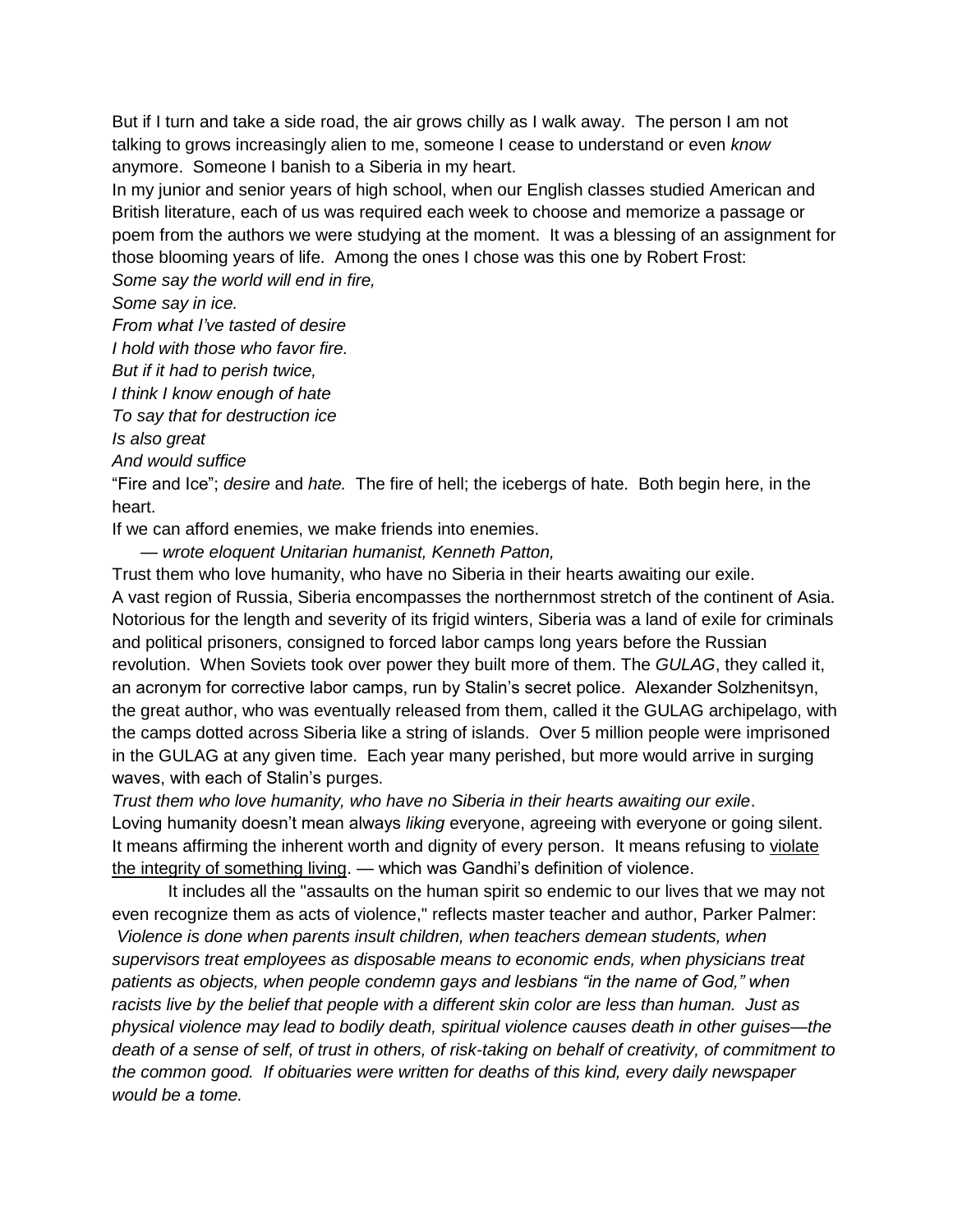## Echoing Gandhi, Palmer defines **violence** as *"any way we have of violating the identity or integrity of another person."*

It's a Gandhian principle as well that if I you and I disagree and I can't describe your view in a way that's true for you then I've got insufficient, incomplete, half-asked information. — Which means that we need to talk with each other, and truly *hear* each other, **understand** each other. And it means you and I will do this, insofar as humanly possible, live and in person — where all our senses are immediately engaged, and we are least likely to blindly injure one another. The principles we covenant together to affirm and promote ask this of us.

No one of us lives true all the time. To muddle through just trying to do our best to make it through a day is often challenge enough. So when we violate our principles we need companions to turn us around, good companions who aren't mired in our own muck of the moment. We can *all* become trustworthy listeners for each other.

It was ever so helpful when Fred clarified for me long ago that when he comes to spill frustration about something that's happened, what he simply wants in the immediate moment is empathy. A listening ear, "poor sweet baby" and a hug. He wants safe, loving space to cycle through his feelings and be free of them. Afterward comes time to ponder what, if anything, to do next. Sometimes the problem involves another person, and both of us learned how to help each other navigate this from a friend with no Siberia in his heart: Speed Leas, long retired now, as are we. He's the grandfather of conflict management in congregations, and taught a three-step response to such a dilemma – three questions to pose: *1: Have you spoken with him?* 

- *2: Will it help if I go with you?*
- *3: May I tell him you have this concern?*

You are serving as a safe and caring friend in posing those questions. You are hearing me without taking on my distress. You are a 'non-anxious presence'—non-anxious and present, and you are offering me courage, and lending me your strength — building a bridge across a chasm between people. If you go with me you will help us both hear each other. How ever I respond to your invitations, you have shown me a pathway home, into the sunshine and fresh air of wholeness.

Conflicts are inherent in living, and essential to growth and change ― opportunities for "people magic". Engaged, they spark creativity and potential, embracing diversity and strengthening community.

But avoided, refused, repressed, conflict festers and escalates far beyond what once began as a problem to solve. Persons caught in an entangled knot of anger and anguish lose faith in each other, and no longer speak directly with each other, if once they did. Even people who once loved each other create little wars this way ― and are consumed in the fire, entombed in the ice, that devastate relationship.

I suppose most of us, by the time we've grown up, have internalized that grandmotherly caution that "if you can't say something nice about someone, say nothing at all." As a grandma myself, I say there's a little syllable missing: nice*ly.* That "ly" transforms the adage into honoring the other person's worth and dignity. It comes 'round to the *lee*ward side of the human islands that people are.

Geographically, islands are connected to each other — we know that but don't perceive it because the connection is hidden under water. Building bridges across sometimes raging water, we encourage deeper knowing to happen. And even if merely right here, in the present,